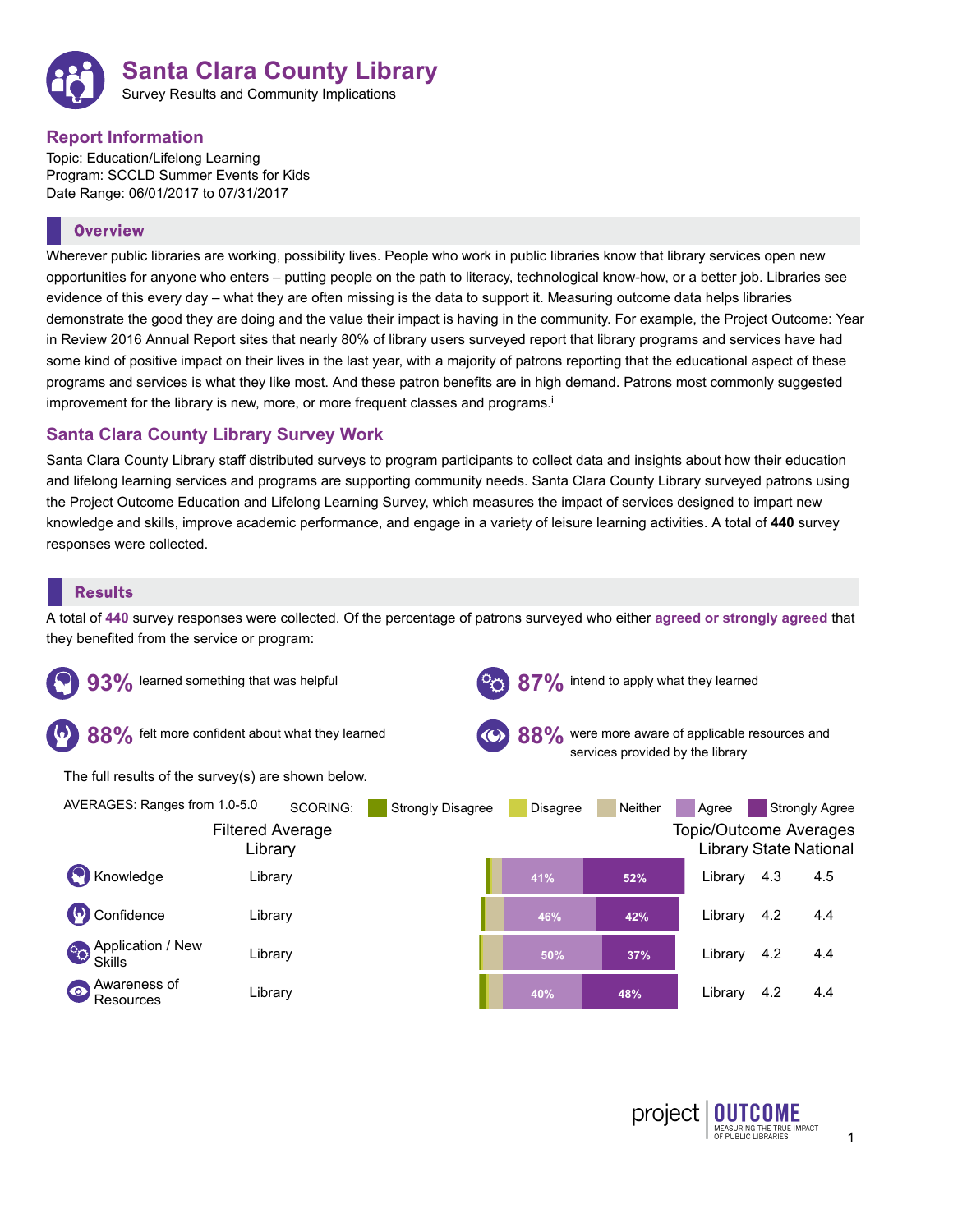A total of **440** survey responses were collected across **1** surveys. The list of programs surveyed are shown in the table below.

| <b>Program Name</b>                        | <b>Survey Name</b>                                  | <b>Attendance</b> | <b>Response</b><br>Rate |
|--------------------------------------------|-----------------------------------------------------|-------------------|-------------------------|
| SCCLD Summer Events for Kids -<br>6/1/2017 | <b>SCCLD Summer Events for Kids -</b><br>06/01/2017 |                   | N/A                     |

#### **Additional Survey Information**

The library also asked the following questions:

- What did you like most about the program?
- What could the library do to better assist you in learning more?

# **About the Surveys**

The Project Outcome surveys were developed by the Public Library Association's Performance Measurement Task Force, which is comprised of a diverse group of public and state library leaders, consultants, data researchers and analysts. The surveys are designed to help libraries measure the outcomes of programs and services and the impact they have on patrons. The results are intended to show a direction of change, not rigorous statistical proof of change. To learn more about Project Outcome, visit www.projectoutcome.org (https://www.projectoutcome.org).

# **Implications for Community Impact**

Learning is a lifelong process. Public libraries provide an inclusive learning environment where community members can develop skills and knowledge at any age or stage of life. At the public library, users can find homework help, join book clubs, pursue a GED or higher education, and take classes or receive one-on-one help. Research shows that people from every walk of life use public libraries to enhance their education and pursue new knowledge and skills, and that education and lifelong learning provide lasting benefits for individuals and communities.

- Four out of five people in the United States (83%) have used a public library at some point in their lives, and about half (49%) have used a public library in the past year.<sup>ii</sup>
- A Pew Research study found that nearly all respondents (95%) agreed that the resources offered at public libraries are factors in individuals' opportunities for personal success.<sup>iii</sup>
- Many learning pursuits are enhanced by Internet access provided in the public library. According to a 2009 study by the Institute of Museum and Library Services, at least 36 million people used library computers for education and learning purposes over the course of a year. Nearly two-thirds (64%) of those who used a library computer to apply to a college degree or vocational program were accepted, and more than half (51%) of those who used library computers to seek financial aid to advance their education received funding.<sup>iv</sup>
- Closing the local public library would greatly affect the community according to 65% of people in the United States. Hispanics, African Americans, and people living in low-income households say they would be especially impacted by library closures.<sup>"</sup> Adults who have not graduated from high school are most likely to say that if their public library were to close it would have a major impact on them and their family (35%).<sup>vi</sup>
- Support and training provided by public library staff is a critical part of the lifelong learning opportunities within public libraries. Among people in the United States who visited a library in the past year, 42% received help from a librarian, and 17% attended a class or lecture.<sup>vii</sup>